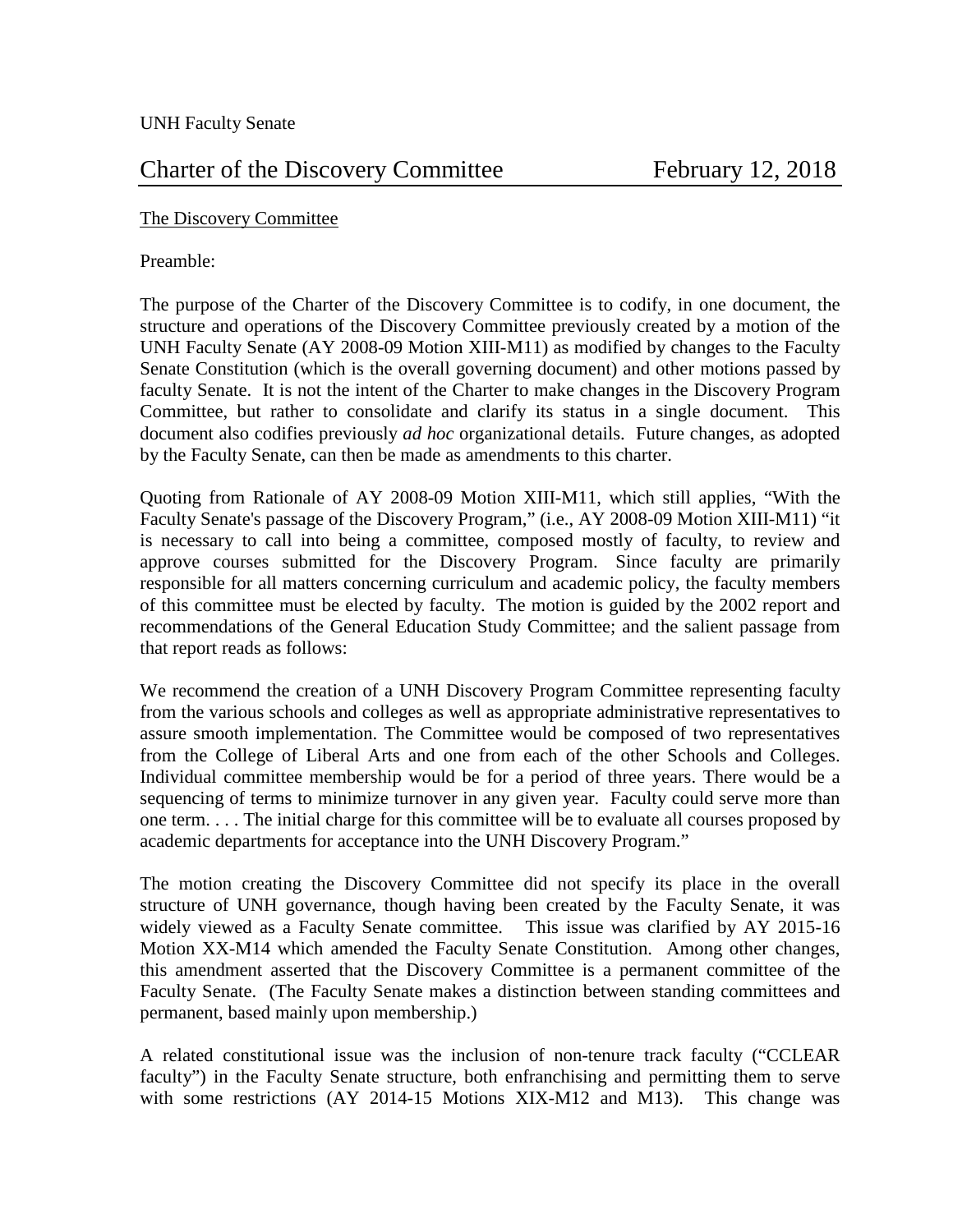generally interpreted as meaning faculty eligible under the Faculty Senate Constitution (as the governing document) who could vote and serve in the Senate, could do the same on the Discovery Committee. This charter explicitly makes this the case.

An *ad-hoc* committee for a five-year review of the Discovery Program (AY 2014-15 Motion XIX-M3) resulted in a report that was referred to the Academic Affairs Committee for recommendations. A series of motions were adopted by the Faculty Senate as a result of this process (AY 2015-16 Motions XX-M21- 28), one of which (AY 2015-16 Motions XX-M25) expanded the Discovery Committee's oversight authority. This too is incorporated into this Charter.

The creation of the Dual Major in Sustainability presented another challenge. The University Curriculum and Academic Policy Committee (UCAPC) found that courses for the Dual Major needed to go through two levels of review in analogy with most courses which are reviewed at both the Department and College level. To accomplish this, such courses are reviewed both by the dual major and by the Discovery Committee. Similarly, it was agreed that any other courses that lacked a second level of faculty review (e.g. courses in schools such as the School of Marine Science and Engineering) would be reviewed by the Discovery Committee, even where they are not Discovery courses.

Generally, language from the original motions has been used in this charter with suitable grammatical changes and amendments that reflect current practices as approved by the Faculty Senate. Organizational details, such as reporting requirements, the election of a vicechair, and clarification of voting and. non-voting members, which were not previously specified, are made explicit.

From the original motion:

Responsibilities of the Discovery Committee

The committee's initial task is to establish and enact procedures, by which courses submitted for the Discovery Program are to be reviewed. The committee will take on such other discovery-related tasks as its members deem necessary. This committee will enjoy the administrative support of the Discovery Office, the administrative director, and the director's staff. The committee will establish and disseminate to the faculty procedures, by which potential Discovery courses are to be reviewed, and criteria upon which judgments will be based. Though this committee may wish to work closely with the Discovery Program Advisory Committee, with the current General Education Committee, with the Faculty Senate's Academic Affairs Committee, and with the Provost's office, the UNH Discovery Committee will have the final authority in reviewing and approving courses. The status quo from general education will remain in force unless and until changes are recommended by this newly constituted committee or the Faculty Senate.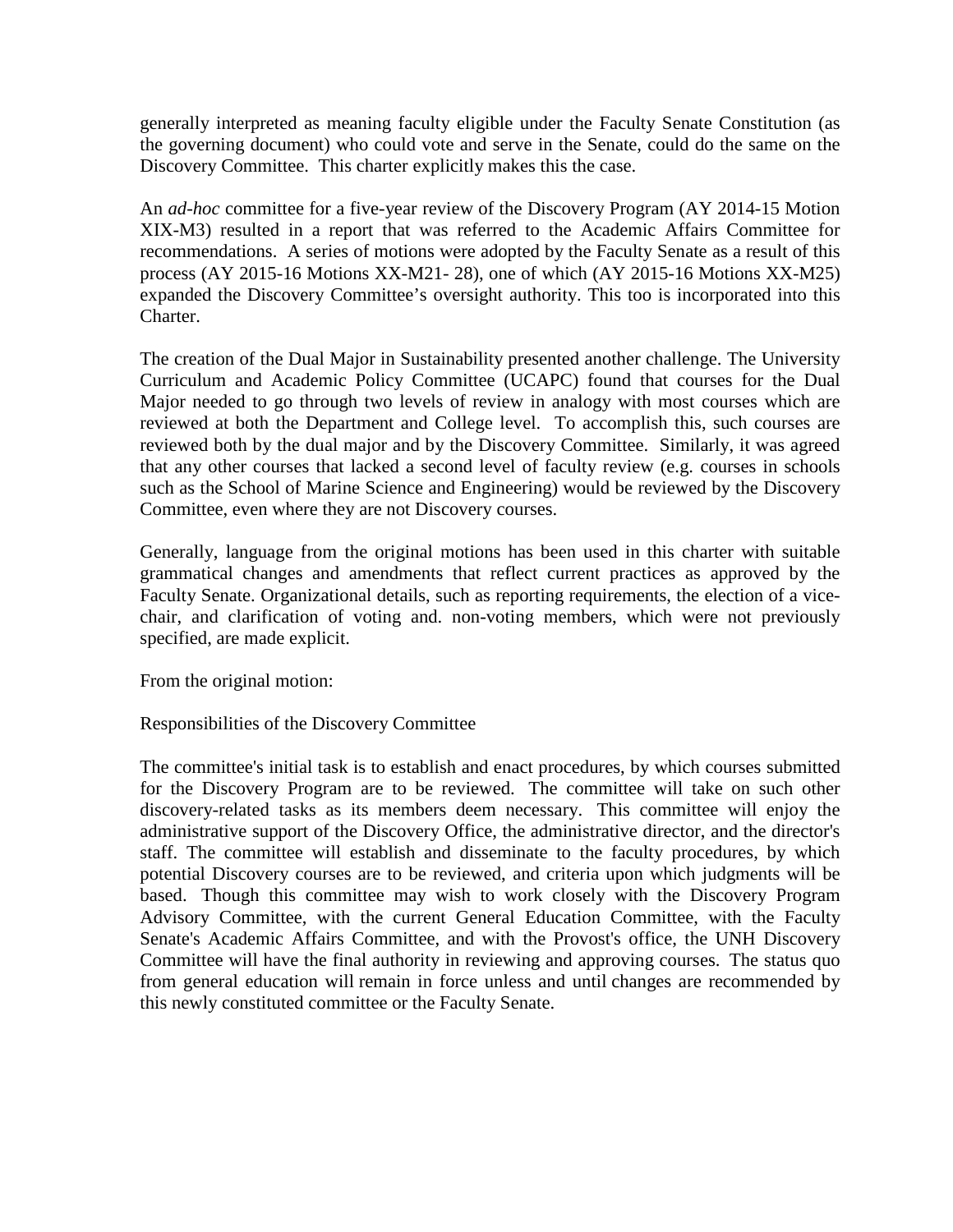# **Discovery Committee Structure and Organization**

A. Name of committee

Discovery Committee

#### B. Relation to Faculty Senate

- 1. The Discovery Committee is a permanent committee of the Faculty Senate with specific powers related to the Discovery Program. The UNH Discovery Committee has final faculty level authority in reviewing and approving Discovery courses.
- 2. The Discovery Committee shall work closely with the Academic Affairs Committee and/or other cognizant standing committee of the Faculty Senate as may be determined by the Senate or Agenda Committee.
- 3. As a committee of the Faculty Senate, the Discovery Committee shall respond to such charges as the Senate and/or Agenda Committee shall from time-to-time make.
- 4. The Discovery Committee shall report all decisions to the Senate's Agenda Committee in a timely fashion. In addition, at the end of each academic year, the Discovery Committee shall provide the Senate with a full written report of the Discovery Committee's decisions, cases, and activities during that year.
- 5. The Faculty Director of the Discovery Program shall report to cognizant administrators and departments.
- 6. The Discovery Program should be reviewed every five years by the Faculty Senate.

C. The Committee is empowered to

- 1. review all Discovery courses for academic standards and inform departments should it judge any to have fallen below reasonable university standards,
- 2. track and report to, and discuss with, departments any changes in syllabi and personnel for Inquiry 444 and Inquiry Attribute courses,
- 3. track Discovery courses that have not been taught during the past three years,
- 4. conduct category description reviews of the current categories and make recommendations to the Faculty Senate for possible changes in the language in order to clarify the parameters of the categories,
- 5. review student petitions for variance in academic policy pertaining to Discovery requirements, and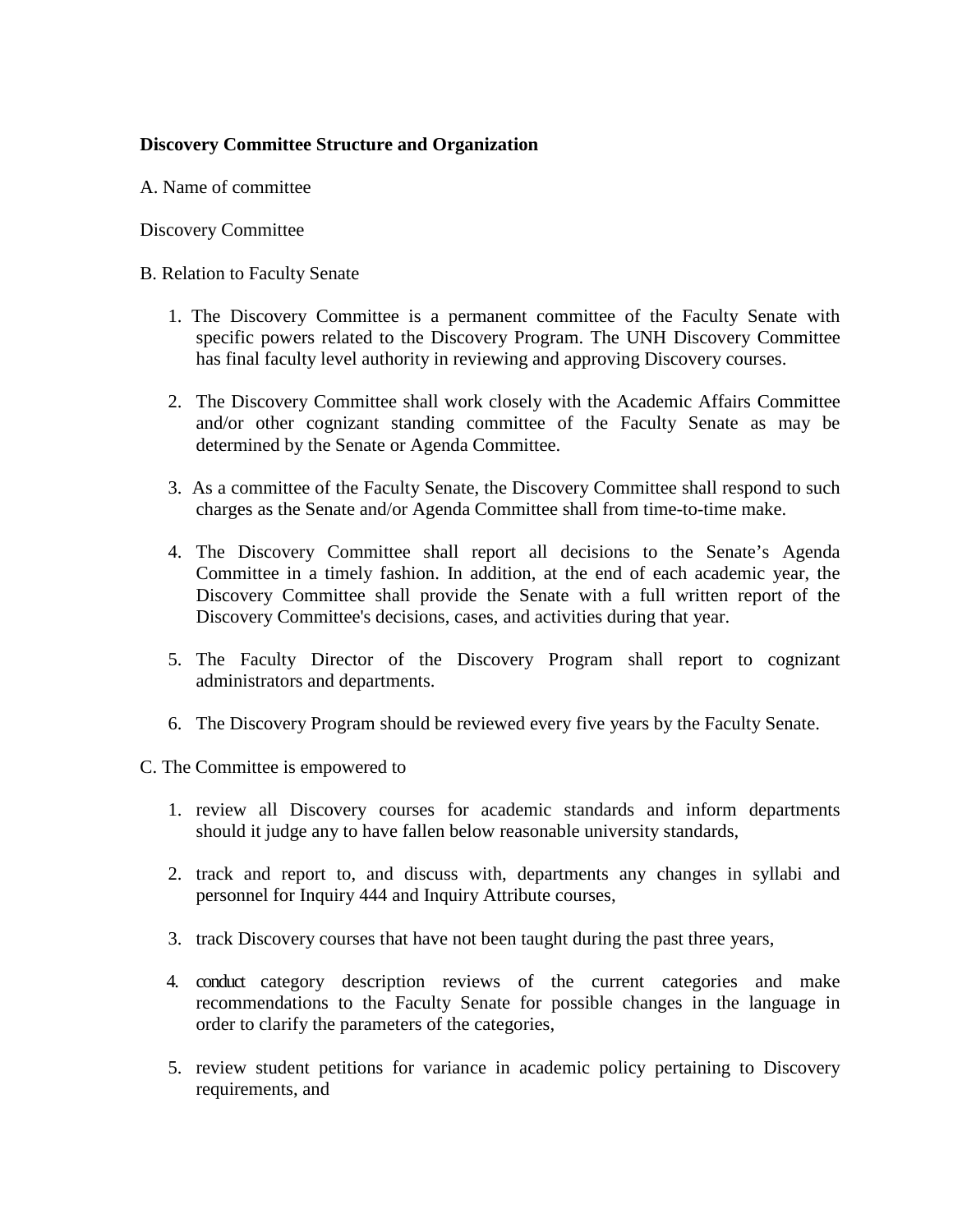6. review all courses (e.g. courses in the Dual Major in Sustainability) which would otherwise have only a single level (program, department…) of faculty review, regardless of being Discovery courses, or not. The Discovery Committee may consult with faculty experts on non-Discovery course proposals as needed.

## D. Membership

The Discovery Committee shall consist of two faculty members from COLA and one faculty member each from PCBE, CHHS, CEPS, COLSA, the Library, and UNH-M. Committee members will serve for three-year terms. There is no limit to the number of consecutive terms any member may serve. After the first three-year term, subsequent terms will be staggered according to procedures the committee will establish. The Faculty Senate shall administer the election. Faculty members will be elected by the units they are to represent by those faculty eligible to vote for Senators under the Faculty Senate Constitution.

- 1. All faculty eligible to serve in the Faculty Senate who do not currently hold academic administrative positions are eligible to serve.
- 2. In addition to these elected faculty members, the committee will include, as a voting member, a Faculty Senate representative (who need not be a senator but must be a faculty member) selected by the Faculty Senate Agenda Committee.
- 3. The committee will also include the following *ex-officio* non-voting members: the Registrar, a representative from the Provost's Office, a representative from the Honors Program, and a representative from Academic Technology. The Faculty Director of the Discovery Program is also an *ex-officio* member. The Faculty Director of the Discovery Program may vote only in the case of a tie among voting committee members or in the absence of a quorum. The quorum requirement is that of the Faculty Senate.

### E. Organization

- 1. The Chair of the Discovery Committee shall be *ex officio* the Faculty Director. The Faculty Director shall be selected from eligible faculty through a search conducted by the Provost's Office.
- 2. The Discovery Committee shall elect a Vice-Chair from among the voting members of the Discovery Committee to preside should the Faculty Director be absent. The Vice-Chair may appoint a Chair *pro tempore*, also to be chosen from among the voting members of the Discovery Committee, should the elected Vice- Chair be unable to preside over a meeting where the Faculty Director is absent. The Vice-Chair shall advise and consult with the Faculty Director between regularly scheduled meetings.